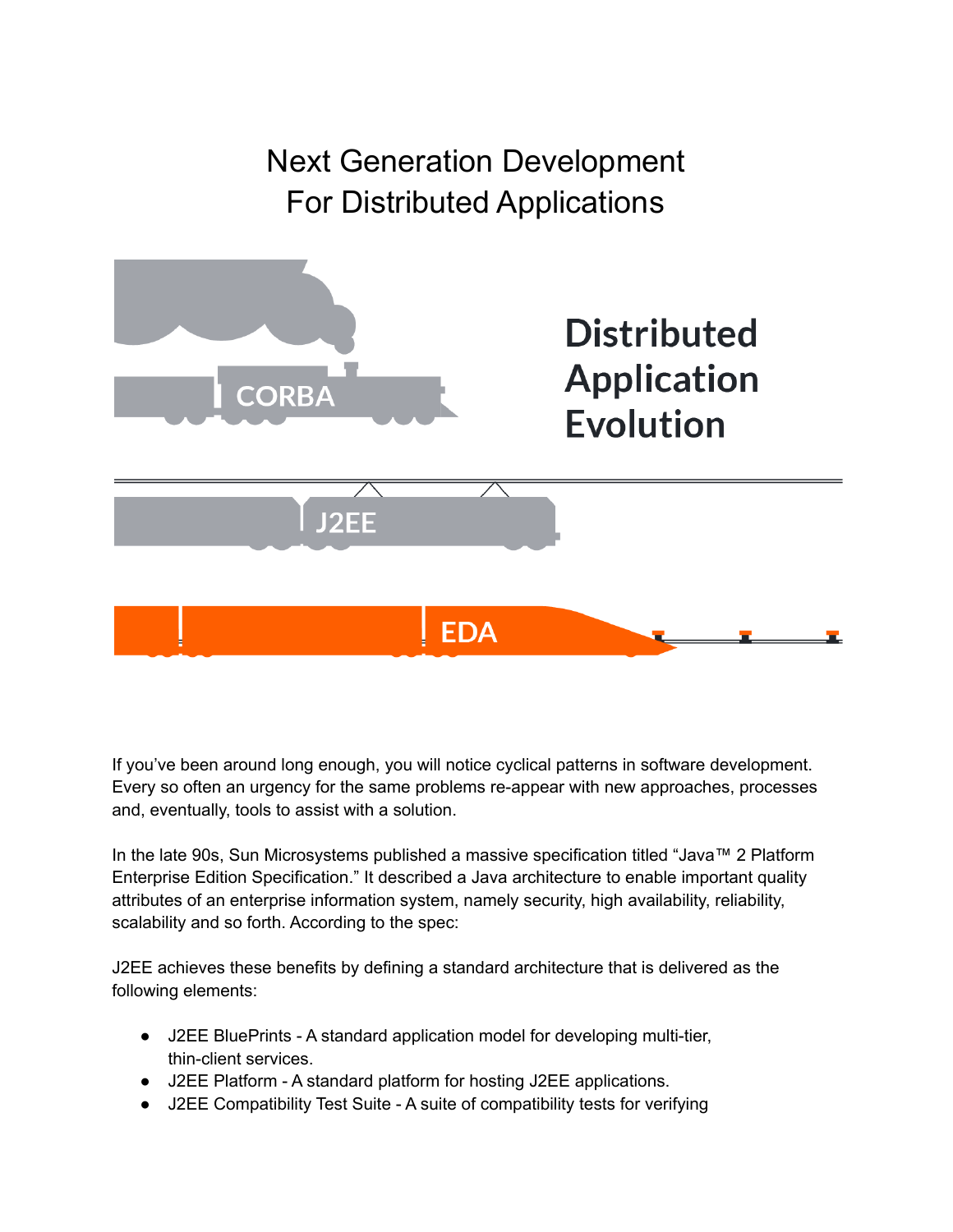that a J2EE platform product complies with the J2EE platform standard.

● J2EE Reference Implementation - A reference implementation for demonstrating the capabilities of J2EE and for providing an operational definition of the J2EE platform.

Having the J2EE BluePrints and Reference Implementation both served as means to create a well structured J2EE application. Eventually products like Weblogic, Websphere, and JBoss (known as application servers) implemented J2EE component containers, J2EE platform APIs, and other features defined in the specification. A J2EE application server became wildly popular because no enterprise would dare to implement the entire J2EE specification. The convenience of the application server proved the key to the growth of Java in the enterprise. So much so that today, the majority of 20+ year old Fortune 500 companies still have a substantial J2EE footprint in their application portfolio.

During this same time period, UML (Unified Modeling Language) became the standard for capturing the entities, data, relations, events, components, and sequences involved in a system. It was (is) a great way of documenting artifacts that both validate the intent of a business specification and help guide software development.

Where UML ends and J2EE begins, there is a massive void. J2EE is not model driven and therefore the J2EE specification fell short in offering guidance on how to translate requirement artifacts into code artifacts. Therefore, there was a mountain of heavy lifting to build the systems that power so many large enterprises today. The design of many of these systems were guided by the J2EE BluePrints. Even though the intent of the blue prints was admirable, the result of small and large systems was a monolithic architecture. Since these applications were "example-driven" and not "model-driven," they often resulted in big balls of mud.

### New Old Concepts

Event modeling, domain models, and event-driven architectures are the concepts that drive many of today's newest software system designs. None of these concepts are new, especially events. Today the sheer number of events, and the decisions driven by those events, have brought these concepts to the forefront of system architecture and design.

Unlike J2EE, there is no standard specification for event driven systems. CQRS defines a pattern that lends itself nicely to event driven systems. Since it is a pattern, it does not offer a standard implementation. For better or worse, the predictability of J2EE guaranteed that Java code written according to the specification could run on a variety of vendor J2EE implementations (an application server).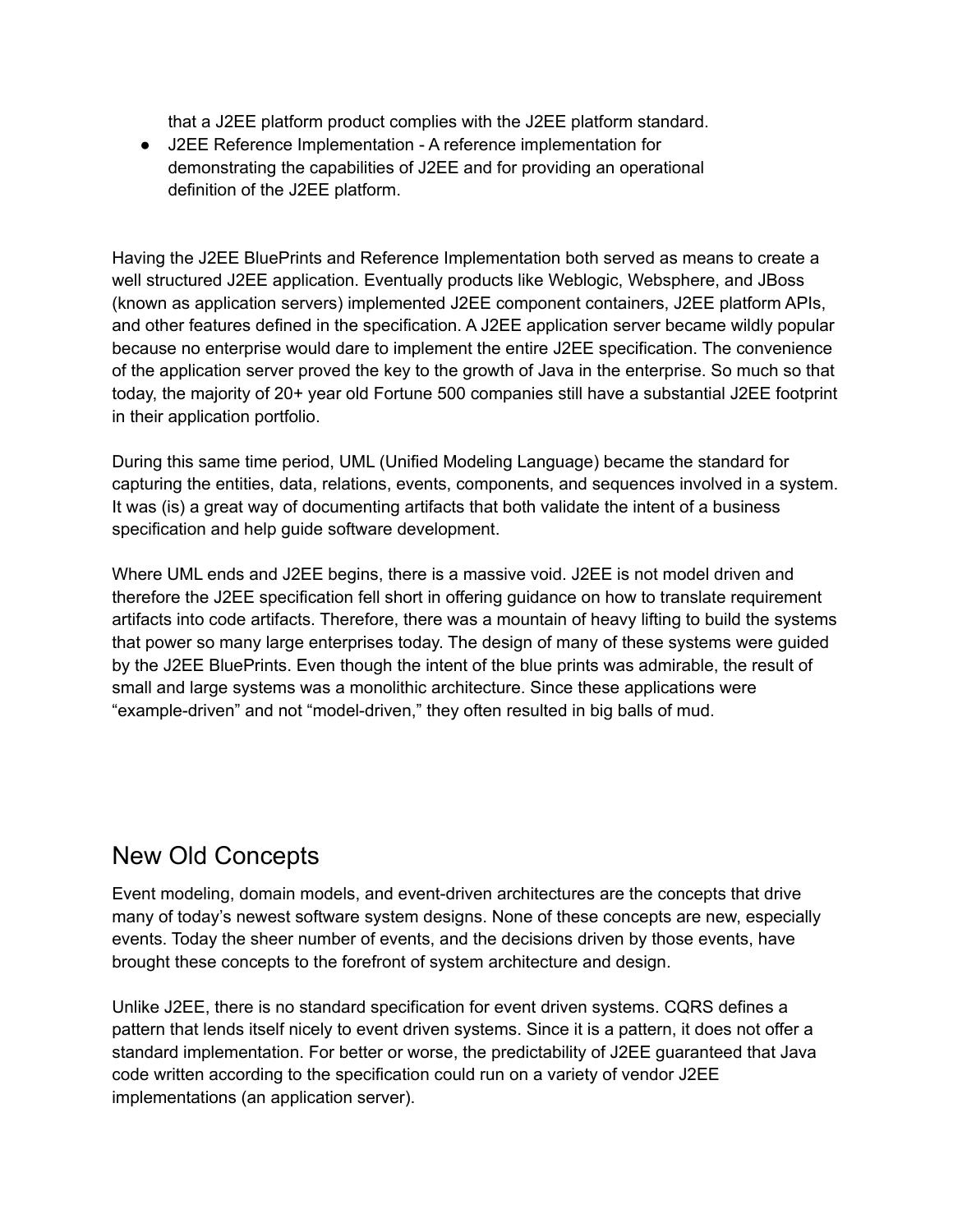If we consider these concepts a new means of development for distributed applications, we can define a new high level Event Driven Application Specification (EDAS) with the following elements:

- Model Driven define the interesting things in our system.
- Event Driven define the interesting occurrences in our system.
- CQRS Enabled define a means of creating and handling commands and queries.
- Event Sourcing define a storage method in which the state of a "business entity" or aggregate is stored as a series of changes (event), instead of storing the current state alone. The current state is instead rebuilt from these events when needed..
- Messages the packaging and mechanism by which things communicate.
- Test Site standard means of testing CRUD events.

With this specification, we will overcome the shortcomings of the J2EE Blueprints and define a way of turning models into functional aspects of our event driven system. These models already contain incredible detail and clues of the static and dynamic state of our event driven system.

Did you notice there is no mention of microservices? Although its qualities fit nicely into such a specification, we will resist the urge to make it mandatory. We will, however, reference them. If your enterprise has moved from project to product based thinking, you are likely considering a vast # of microservices. 100s to maybe 1000s of them.

## Implement Our Event Driven Application Specification

Suppose we have a well defined project with nicely written specifications. Let's assume the event modeling is complete. All the events, commands, queries, interactions and so forth are clearly identified. We put the finishing touches on the domain model. Remember that unlike the J2EE spec, the EDAS specification has the ability to turn a domain model into event-driven code. More on this later.

Part of your non-functional requirements include the usual suspects:

- Backup/Failover
- Location Transparency
- High Availability
- Low Latency
- Messaging Infrastructure
- Observability
- Security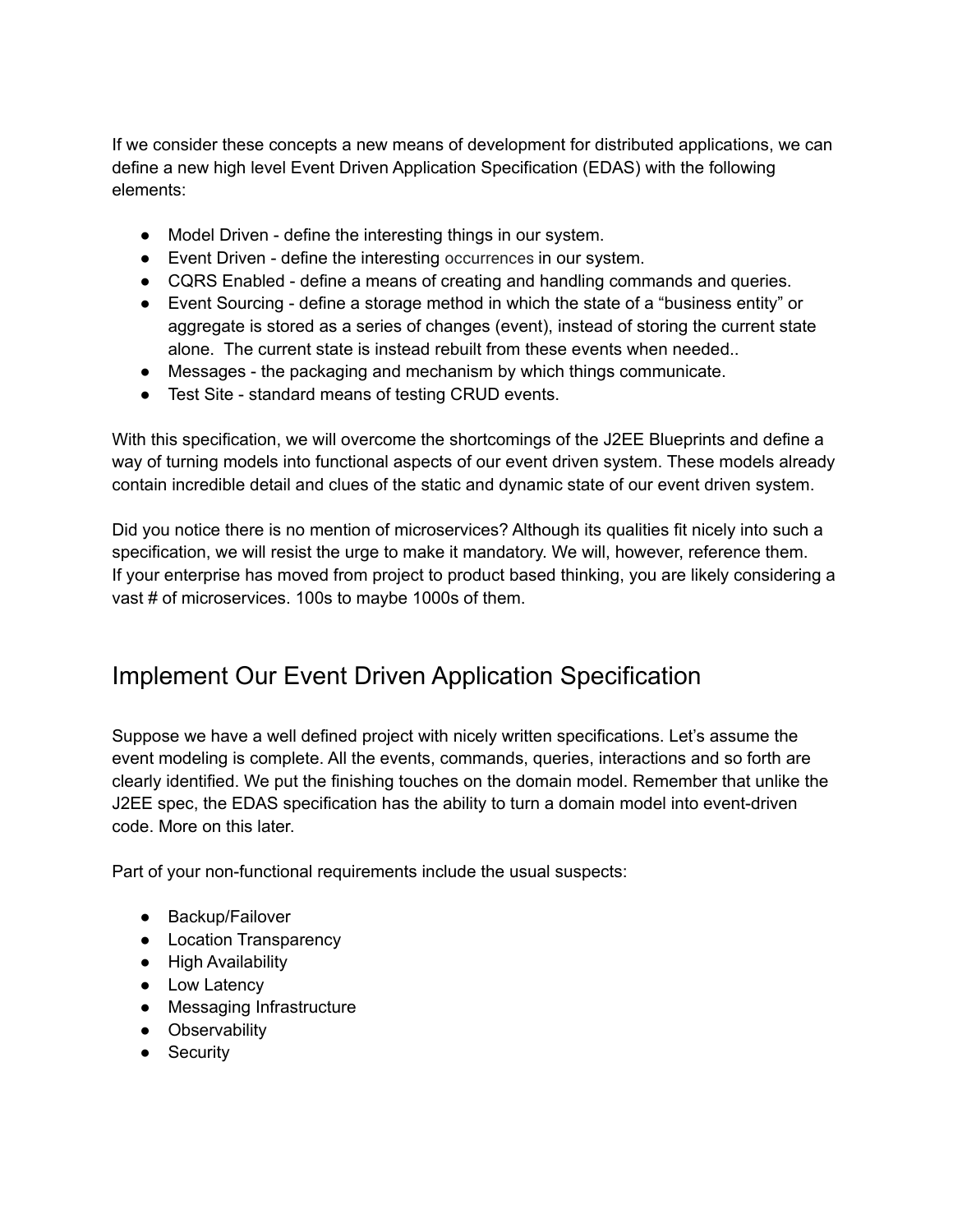It is natural to first reach for things off the shelf. We quickly discover stitching so many technologies together for an enterprise level deployment is daunting.

We decide to look for something akin to a J2EE application server, but in the event-driven application space. We discover a framework and server called Axon, purpose built for event driven architectures. It provides an easy to use Java API for defining commands, queries, and events, each of which has its own complete bus topology. Out of the box Axon provides an event store for event sourcing. After a couple training videos, a read of a few technical blogs, and review of the docs, we are ready to go!

Well, not yet.

## Enterprise Microservices Is Like A Railway

Time for an analogy.

Think of an enterprise grade microservices operational environment as a railway. A railway has two major components:

- The infrastructure (the permanent way, tracks, stations, freight facilities, viaducts, tunnels, etc.)
- The rolling stock (the locomotives, passenger coaches, freight cars, etc.)

Let's correlate this to our problem space.

- Axon is the railway infrastructure, complete with the facilities to handle movement throughout the railway.
- The domain model describes the "things" and the relationship of the "things" that are transported on the railway.
- The event model defines all the possible execution conditions (success and exception) of the railway.

At this point we have a great amount at our disposal. Unfortunately, we do not yet have a functioning railway.

Through simple configuration, Axon instantiates the railway infrastructure. This means we are on the hook for creating (developing) the rolling stock. Even for a modest sized domain model, this will equate to 10s to 100s of 1000s of lines of code.

Recall that our EDAS guarantees more than "hello world," giving us a realization of our domain model within the context of an Axon led technology stack.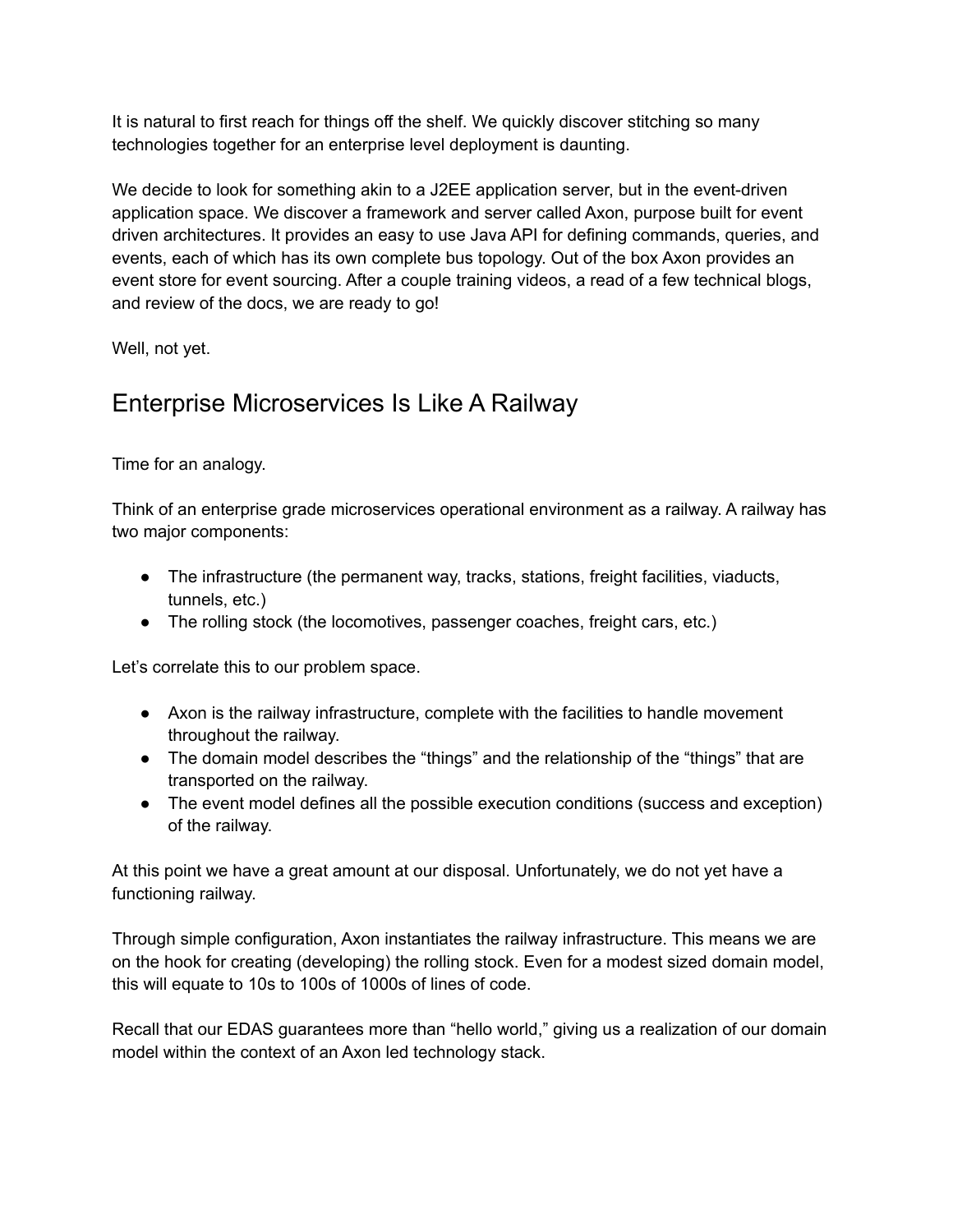# Jumpstart a Project Using The Domain Model

The event model defines all the execution conditions (good and bad) of the railroad system. Between it and our domain model, there is a lot of contextual information about our microservices ecosystem. We already learned Axon provides the API for using and extending the services needed to make our application come to life. The problem is that there is no standard way to quickly turn the things in the domain model into code and configuration to leverage our microservices tech stack, which includes Axon, Spring Boot, a datastore, and more. Even a small domain model requires a significant amount of work to simply represent its core capabilities. This is illustrated as follows:



Enter Harbormaster. Harbormaster is a platform that can ingest a domain model and output fully functional projects. These projects are based on many of today's most popular tech stacks, including an Axon/Spring Boot tech stack.

Instead of starting from scratch, read on to discover how you can start writing the innovation code from day one. Just in case you were wondering, Harbormaster is not a "no-code" or "low-code" platform. It is a "project generation" platform which, at no cost when used with Harbormaster Professional Services, instantly creates the code and files we would have written over the next month or two. If you don't like what it creates, it's all template based so everything is easily modifiable.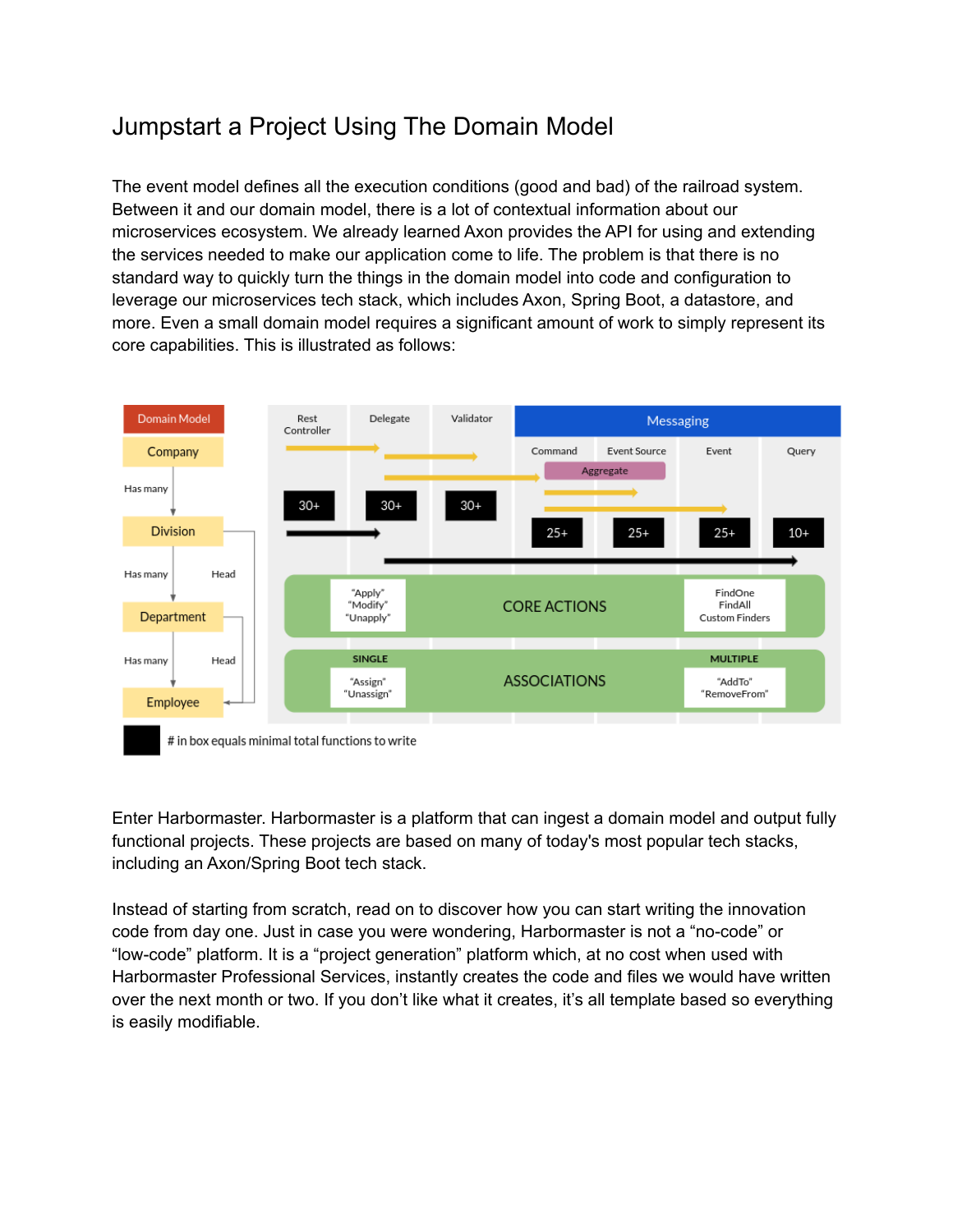# Axon + Harbormaster = Next Gen Dev For Distributed Apps



## Speed To Innovation

Event Driven Architecture, Microservices, DDD, and CQRS all demonstrate clear benefits in helping create systems that have great benefits to the business. Unfortunately, there is still significant training and coding required before those benefits are realized.

For any project, the time it takes to start innovating is critical. Innovation is where a system expresses capabilities that make it unique. The innovative services of an application are often what makes the system different from a competitive system. Unfortunately, innovation cannot take place until the foundation aspects of the system have been developed. This usually means weeks to months, or more. Time truly is of the essence where weeks to months could mean the difference between success and failure.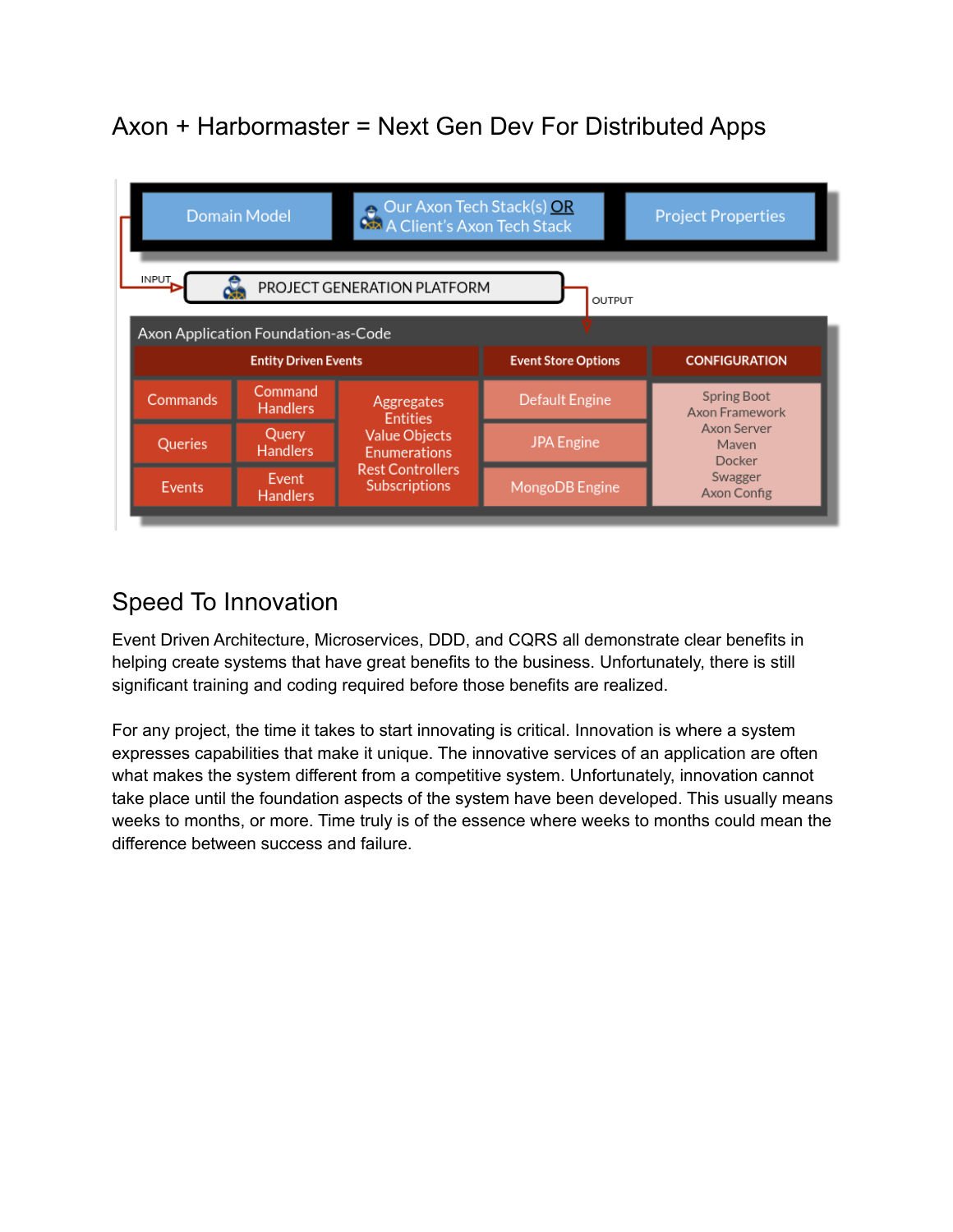

### **Conclusion**

The benefits of project generation on Axon are:

#### **Innovate From The Start**

When the core functionality of any application is generated, project development, and more, quickly start with the innovative features of the application. This means more time is spent innovating, failing faster, and so forth. This all leads to a more agile software delivery process, higher customer satisfaction, and more features delivered sooner.

#### **Do More With Fewer Resources**

A natural byproduct of project generation is the need for less development resources, especially in the beginning. The makeup of a development team changes with fewer specialists, which presents an opportunity for more generalists, all of which leads to a drastic reduction in cost.

#### **Isolate Complexities**

Concepts such as CQRS, event driven architectures, Microservice design patterns, event store and event sourcing all introduce a learning curve. Being able to generate the functional foundation atop a purpose built framework, like Axon, gives time for upskilling of development resources while building out the remaining parts of the application.

In summary, Axon is the first purpose built framework and server to address the needs of today's event driven architectures. Its support for CQRS, events and event sourcing are only a